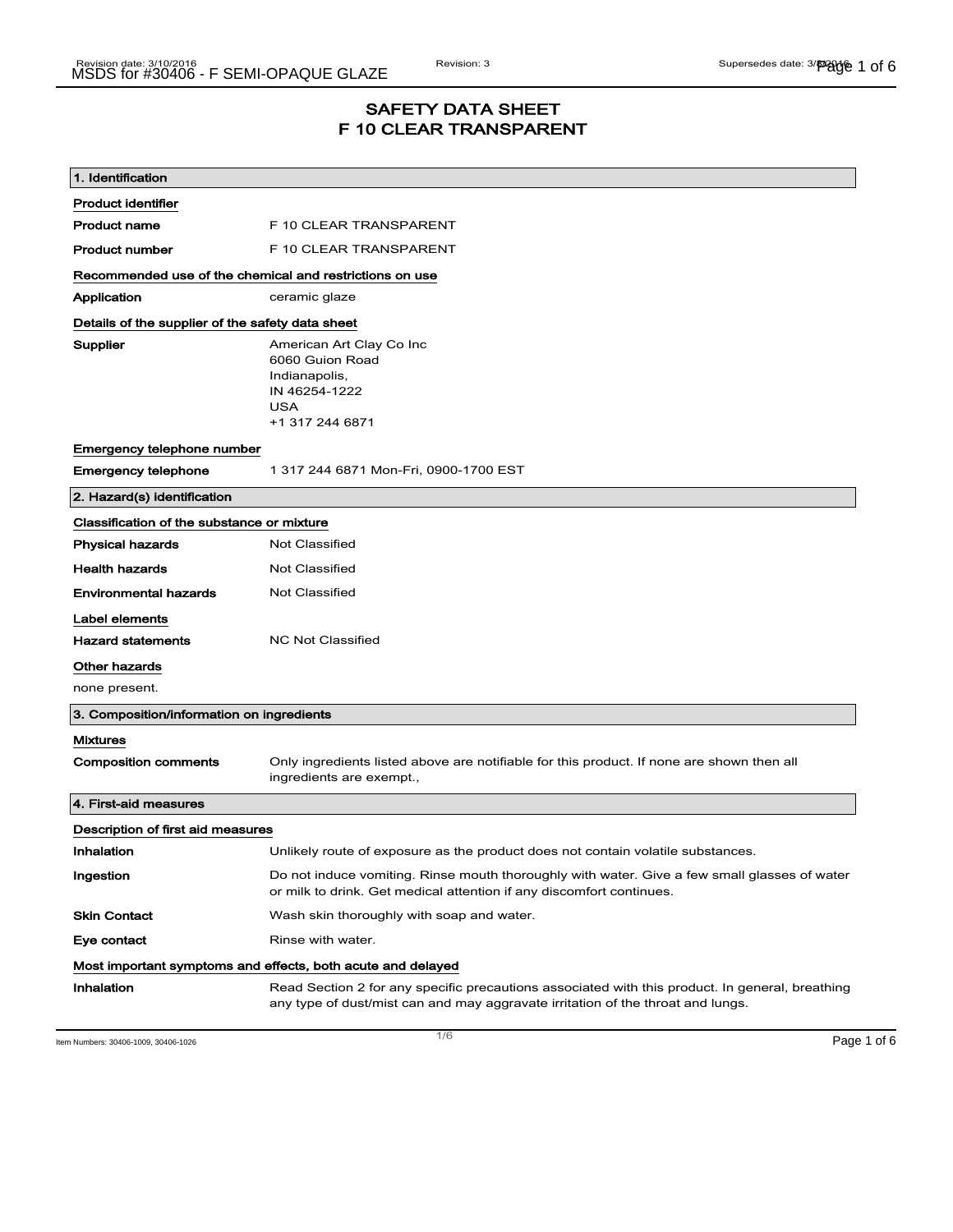| Ingestion                                                    | Read Section 2 for any specific precautions associated with the use of this product. Products<br>with specific warnings about ingestion will give guidance there.                                                                                                                                           |  |
|--------------------------------------------------------------|-------------------------------------------------------------------------------------------------------------------------------------------------------------------------------------------------------------------------------------------------------------------------------------------------------------|--|
| Skin contact                                                 | Read Section 2 for any specific precautions associated with the use of this product. In general<br>most ceramic glazes, clays and special products will tend to have a drying effect on the skin<br>and may cause some sensitivity to users with sensitive skin.                                            |  |
| Eye contact                                                  | Read Section 2 for any specific precautions associated with the use of this product. In general<br>most ceramic and special products contain materials that maybe abrasive to eyes. Keeping<br>materials from contacting the eyes is prudent. If contact does occur, flush with clean water, do<br>not rub. |  |
|                                                              | Indication of immediate medical attention and special treatment needed                                                                                                                                                                                                                                      |  |
| Notes for the doctor                                         | Treat symptomatically.                                                                                                                                                                                                                                                                                      |  |
| 5.Fire-fighting measures                                     |                                                                                                                                                                                                                                                                                                             |  |
| Extinguishing media                                          |                                                                                                                                                                                                                                                                                                             |  |
| Suitable extinguishing media                                 | Use fire-extinguishing media suitable for the surrounding fire.                                                                                                                                                                                                                                             |  |
| Special hazards arising from the substance or mixture        |                                                                                                                                                                                                                                                                                                             |  |
| <b>Specific hazards</b>                                      | The product is not believed to present a hazard due to its physical nature.                                                                                                                                                                                                                                 |  |
| Advice for firefighters                                      |                                                                                                                                                                                                                                                                                                             |  |
| Special protective equipment<br>for firefighters             | Use protective equipment appropriate for surrounding materials.                                                                                                                                                                                                                                             |  |
| 6. Accidental release measures                               |                                                                                                                                                                                                                                                                                                             |  |
|                                                              | Personal precautions, protective equipment and emergency procedures                                                                                                                                                                                                                                         |  |
| <b>Personal precautions</b>                                  | For personal protection, see Section 8.                                                                                                                                                                                                                                                                     |  |
| <b>Environmental precautions</b>                             |                                                                                                                                                                                                                                                                                                             |  |
| <b>Environmental precautions</b>                             | Please read Section 2 completely. If any environmental warnings such as; H411 or H412 are<br>listed in Section 2, please use appropriate procedures when disposing of product and<br>container. Do not put materials into waterways or sewers.                                                              |  |
| Methods and material for containment and cleaning up         |                                                                                                                                                                                                                                                                                                             |  |
| Methods for cleaning up                                      | Collect spillage for reclamation or absorb in vermiculite, dry sand or similar material.                                                                                                                                                                                                                    |  |
| Reference to other sections                                  | For waste disposal, see Section 13. For personal protection, see Section 8.                                                                                                                                                                                                                                 |  |
| 7. Handling and storage                                      |                                                                                                                                                                                                                                                                                                             |  |
| Precautions for safe handling                                |                                                                                                                                                                                                                                                                                                             |  |
| Usage precautions                                            | Read label before use. Do not eat, drink or smoke when using this product. Good personal<br>hygiene procedures should be implemented. Wash hands and any other contaminated areas<br>of the body with soap and water before leaving the work site.                                                          |  |
| Conditions for safe storage, including any incompatibilities |                                                                                                                                                                                                                                                                                                             |  |
| Storage precautions                                          | Store in tightly-closed, original container in a dry and cool place.                                                                                                                                                                                                                                        |  |
| Specific end uses(s)                                         |                                                                                                                                                                                                                                                                                                             |  |
| Specific end use(s)                                          | The identified uses for this product are detailed in Section 1.2.                                                                                                                                                                                                                                           |  |
| 8. Exposure Controls/personal protection                     |                                                                                                                                                                                                                                                                                                             |  |

Item Numbers: 30406-1009, 30406-1026 Page 2 of 6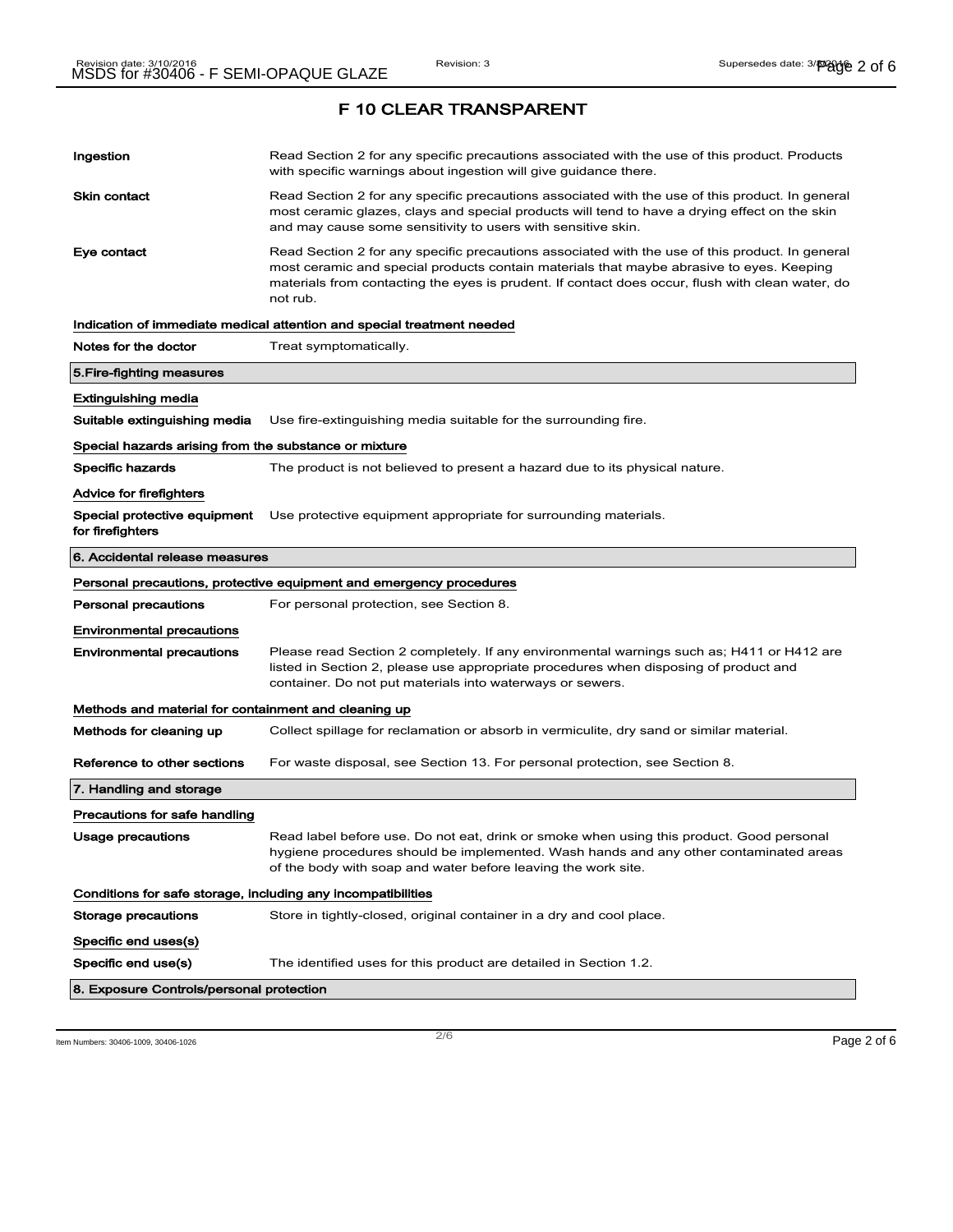| Ingredient comments                 | Only ingredients listed n Section 3 are notifiable for this product. If none are shown then all<br>ingredients are exempt.                                                                                           |
|-------------------------------------|----------------------------------------------------------------------------------------------------------------------------------------------------------------------------------------------------------------------|
| <b>Exposure controls</b>            |                                                                                                                                                                                                                      |
| Appropriate engineering<br>controls | No specific ventilations requirements unless the "FAN" pictogram is shown above or specified<br>in Section 2.                                                                                                        |
| Eye/face protection                 | No specific eye protection required unless the "EYE PROTECTION" pictogram is shown<br>above or specified in Section 2.                                                                                               |
| <b>Hand protection</b>              | No specific hand protection required unless the "HAND PROTECTION" pictogram is shown<br>above or specified in Section 2.                                                                                             |
| Hygiene measures                    | Using good personal hygiene practices is always appropriate. Keeping a clean work space,<br>cleaning up properly when done, and not eating, drinking or smoking when using this product.                             |
| <b>Respiratory protection</b>       | No specific respiratory protection required unless the "RESPIRATOR" pictogram is shown<br>above or specified in Section 2. Using the appropriate certified protection for the operation is<br>important if required. |

#### 9. Physical and Chemical Properties

### Information on basic physical and chemical properties

| Appearance                                      | Colored liquid.           |
|-------------------------------------------------|---------------------------|
| Color                                           | Various colors.           |
| Odor                                            | Almost odorless.          |
| Odor threshold                                  | No information available. |
| рH                                              | $6 - 8$                   |
| <b>Melting point</b>                            | No information available. |
| Initial boiling point and range                 | No information available. |
| <b>Flash point</b>                              | No information available. |
| <b>Evaporation rate</b>                         | No information available. |
| Flammability (solid, gas)                       | No information available. |
| Upper/lower flammability or<br>explosive limits | No information available. |
| <b>Vapour pressure</b>                          | No information available. |
| <b>Relative density</b>                         | Greater than 1.0          |
| Solubility(ies)                                 | Not applicable.           |
| <b>Partition coefficient</b>                    | No information available. |
| <b>Auto-ignition temperature</b>                | Not applicable.           |
| <b>Decomposition Temperature</b>                | No information available. |
| <b>Viscosity</b>                                | No information available. |
| <b>Explosive properties</b>                     | none                      |
| <b>Oxidising properties</b>                     | none                      |
| Other information                               | Not applicable.           |

Item Numbers: 30406-1009, 30406-1026 Page 3 of 6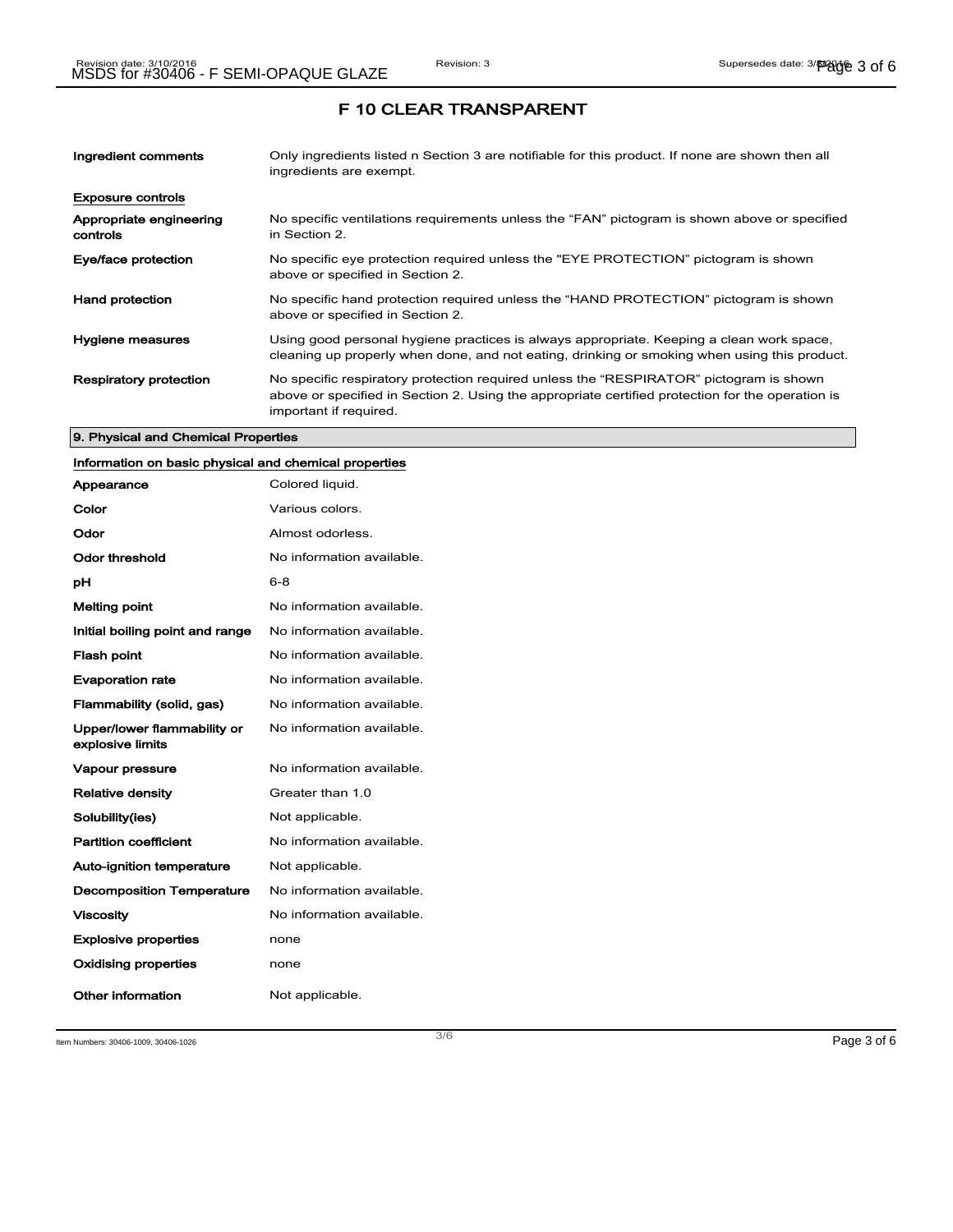| 10. Stability and reactivity              |                                                                                                                                                                                                                                                |
|-------------------------------------------|------------------------------------------------------------------------------------------------------------------------------------------------------------------------------------------------------------------------------------------------|
| Reactivity                                | There are no known reactivity hazards associated with this product.                                                                                                                                                                            |
| <b>Stability</b>                          | No particular stability concerns.                                                                                                                                                                                                              |
| Possibility of hazardous<br>reactions     | None known.                                                                                                                                                                                                                                    |
| Conditions to avoid                       | None known.                                                                                                                                                                                                                                    |
| <b>Materials to avoid</b>                 | None known.                                                                                                                                                                                                                                    |
| Hazardous decomposition<br>products       | None known.                                                                                                                                                                                                                                    |
| 11. Toxicological information             |                                                                                                                                                                                                                                                |
| Information on toxicological effects      |                                                                                                                                                                                                                                                |
| <b>Toxicological effects</b>              | Please read Section 2 thoroughly to understand the toxicological risks, (if any) and<br>precautions for safe use (if any).                                                                                                                     |
| Skin corrosion/irritation                 |                                                                                                                                                                                                                                                |
| <b>Skin sensitization</b>                 |                                                                                                                                                                                                                                                |
| <b>Skin sensitisation</b>                 | Based on available data the classification criteria are not met.                                                                                                                                                                               |
| Eye contact                               | May cause temporary eye irritation.                                                                                                                                                                                                            |
| 12. Ecological Information                |                                                                                                                                                                                                                                                |
| Ecotoxicity                               | Please read Section 2 completely. If any environmental warnings such as; H411 or H412 are<br>listed in Section 2, please use appropriate procedures when disposing of product and<br>container. Do not put materials into waterways or sewers. |
| Toxicity                                  |                                                                                                                                                                                                                                                |
| Toxicity                                  | Please read Section 2 completely. If any environmental warnings such as; H411 or H412 are<br>listed in Section 2, please use appropriate procedures when disposing of product and<br>container. Do not put materials into waterways or sewers. |
| Persistence and degradability             |                                                                                                                                                                                                                                                |
| Persistence and degradability             | No data available.                                                                                                                                                                                                                             |
| <b>Biodegradation</b>                     | Not inherently biodegradable.                                                                                                                                                                                                                  |
| <b>Bioaccumulative potential</b>          |                                                                                                                                                                                                                                                |
| <b>Partition coefficient</b>              | No information available.                                                                                                                                                                                                                      |
| Mobility in soil                          |                                                                                                                                                                                                                                                |
| <b>Mobility</b>                           | Semi-mobile.                                                                                                                                                                                                                                   |
| <b>Results of PBT and vPvB assessment</b> |                                                                                                                                                                                                                                                |
| Results of PBT and vPvB<br>assessment     | This product does not contain any substances classified as PBT or vPvB.                                                                                                                                                                        |
| Other adverse effects                     |                                                                                                                                                                                                                                                |

Item Numbers: 30406-1009, 30406-1026  $\,$  Page 4 of 6  $\,$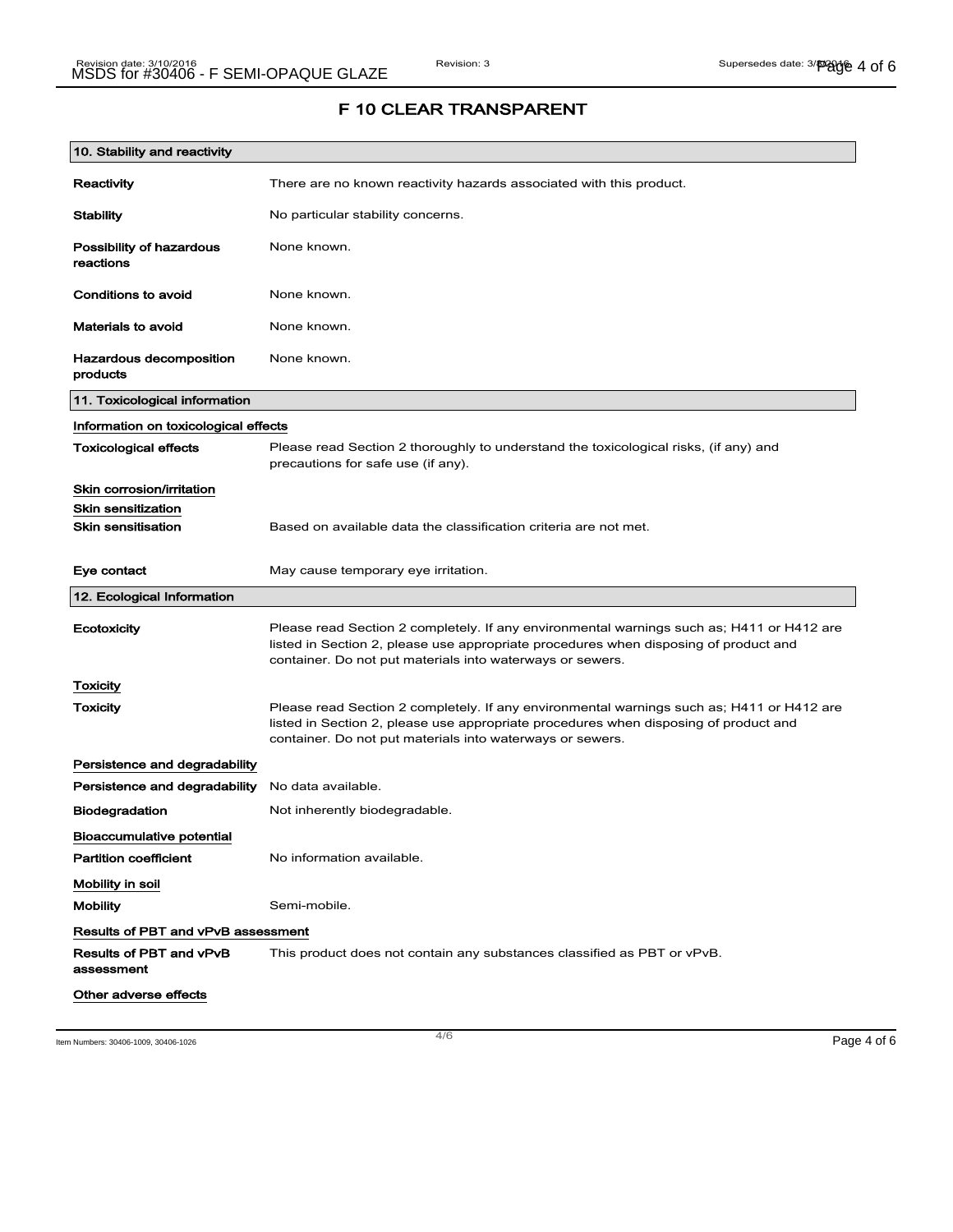| Other adverse effects                                                                                                                                                                                                                             | None known.                                                                                                                                                                                  |  |
|---------------------------------------------------------------------------------------------------------------------------------------------------------------------------------------------------------------------------------------------------|----------------------------------------------------------------------------------------------------------------------------------------------------------------------------------------------|--|
| 13. Disposal considerations                                                                                                                                                                                                                       |                                                                                                                                                                                              |  |
| Waste treatment methods                                                                                                                                                                                                                           |                                                                                                                                                                                              |  |
| General information                                                                                                                                                                                                                               | Dispose of waste product or used containers in accordance with local regulations When<br>handling waste, the safety precautions applying to handling of the product should be<br>considered. |  |
| 14. Transport information                                                                                                                                                                                                                         |                                                                                                                                                                                              |  |
| General                                                                                                                                                                                                                                           | The product is not covered by international regulations on the transport of dangerous goods<br>(IMDG, IATA, DoT).                                                                            |  |
| <b>UN Number</b>                                                                                                                                                                                                                                  |                                                                                                                                                                                              |  |
| Not applicable.                                                                                                                                                                                                                                   |                                                                                                                                                                                              |  |
| UN proper shipping name                                                                                                                                                                                                                           |                                                                                                                                                                                              |  |
| Not applicable.                                                                                                                                                                                                                                   |                                                                                                                                                                                              |  |
| Transport hazard class(es)                                                                                                                                                                                                                        |                                                                                                                                                                                              |  |
| No transport warning sign required.                                                                                                                                                                                                               |                                                                                                                                                                                              |  |
| Packing group                                                                                                                                                                                                                                     |                                                                                                                                                                                              |  |
| Not applicable.                                                                                                                                                                                                                                   |                                                                                                                                                                                              |  |
| <b>Environmental hazards</b>                                                                                                                                                                                                                      |                                                                                                                                                                                              |  |
| <b>Environmentally Hazardous Substance</b><br>Please refer to Section 2 for any environmental hazards associated with this product. If H411/H412 warnings are shown then<br>please verify packaging and labeling requirements for larger volumes. |                                                                                                                                                                                              |  |
| Special precautions for user                                                                                                                                                                                                                      |                                                                                                                                                                                              |  |
| Not applicable.                                                                                                                                                                                                                                   |                                                                                                                                                                                              |  |
| <b>Transport in bulk according to</b> Not applicable.<br>Annex II of MARPOL 73/78<br>and the IBC Code                                                                                                                                             |                                                                                                                                                                                              |  |
| 15. Regulatory information                                                                                                                                                                                                                        |                                                                                                                                                                                              |  |
| <b>US State Regulations</b><br>California Proposition 65 Carcinogens and Reproductive Toxins<br>None of the ingredients are listed or exempt.                                                                                                     |                                                                                                                                                                                              |  |

#### Inventories

Canada - DSL/NDSL

All the ingredients are listed or exempt.

US - TSCA All the ingredients are listed or exempt.

#### US - TSCA 12(b) Export Notification

All the ingredients are listed or exempt.

#### 16. Other information